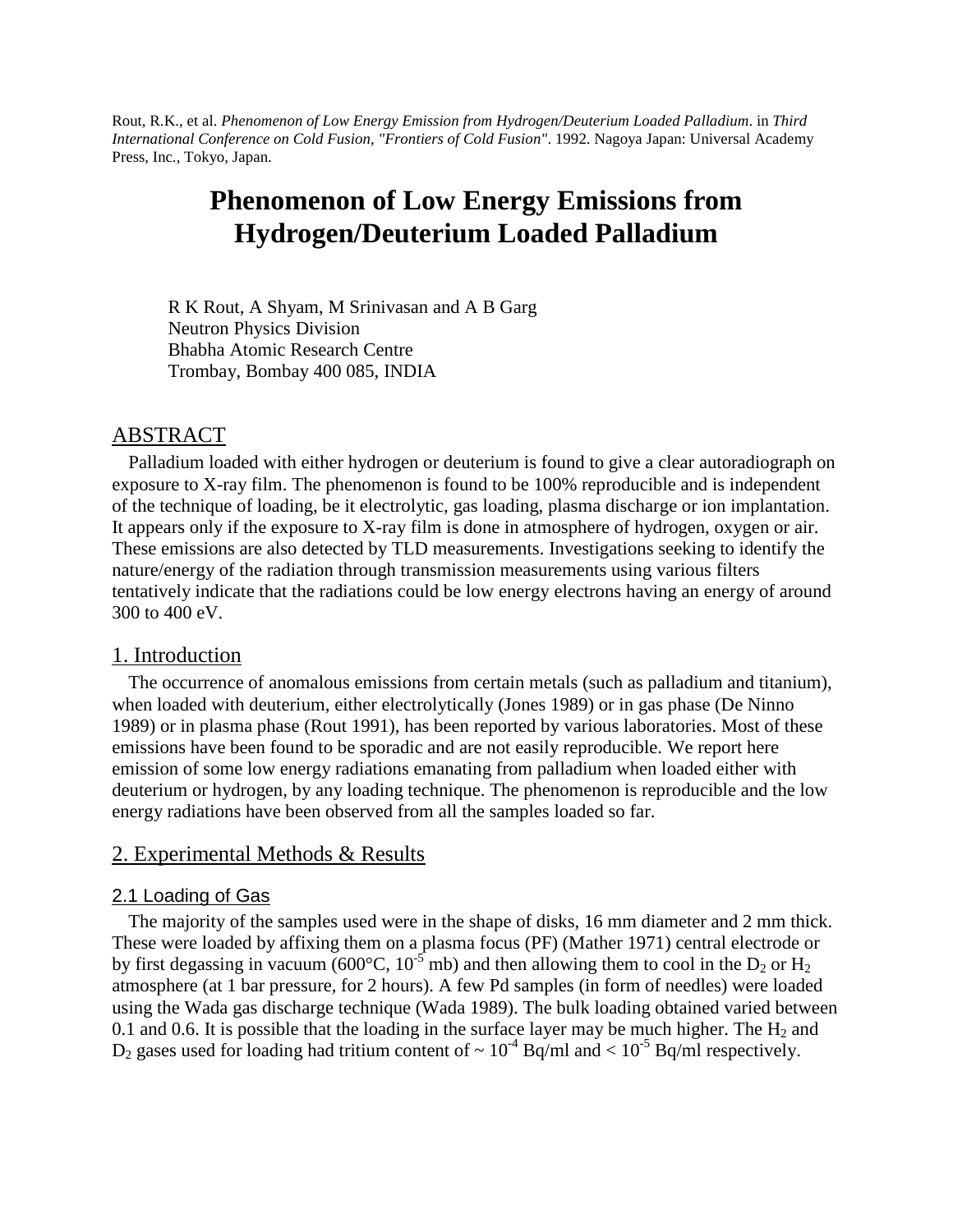#### 2.2 Measurement of radioactive emissions

The radiations emitted from the samples were predominantly of very soft nature and of comparatively low intensity (as will be evident from subsequent sections). They were short lived (maximum life of a few days).

Autoradiography was the most extensively used diagnostics. For autoradiography the X-ray films were kept in contact or a few mm away from the sample. The exposure time varied from 24 to 120 hours. Fig. 1 shows a contact autoradiograph of a disk loaded with  $D_2$  using a PF device (30 discharge shots, 24 hours exposure). Fig. 2 is an autoradiograph of a similar  $H_2$  loaded sample (30 discharge shots, 90 hours exposure) kept 0.2 mm away from the film. In all the autoradiographs obtained (under any condition), the fogging was always observed only on the side of the film facing the samples, in spite of the fact that the X-ray film is transparent to optical radiation and had sensitive coating on both sides. This confirms the low range of the radiations and absence of optical emissions.

No fogging above threshold could be observed on the autoradiographs when the  $PdH<sub>x</sub>$  samples were kept in vacuum  $\left($  <10<sup>-2</sup> mbar). Some samples were also kept in atmospheres of nitrogen, helium and argon gases. The gas pressure was retained slightly ( $\sim$  50 mbar) above one atmosphere. The exposure time in all the cases was 96 h. No radiation, above threshold, was observed on any of these autoradiographs.

By means of a sensitive densitometer, it was possible to measure density of even very faint autoradiographs. Some samples were also autoradiographed in an atmosphere of hydrogen (~ 50 mbar pressure) for 96 h, the fogging obtained on the autoradiographs was just discernible over threshold (see Table 1). PdH<sub>x</sub> samples kept in oxygen atmosphere (pressure  $\sim$  50 mbar) above atmosphere, for 96 h, fogged the autoradiographs to an average density which was 40 to 60% less than what was obtained with control samples in air (see Table 1). Fogging was also detected when thin filters (2  $\mu$ m aluminised polycarbonate foil (0.25 mg/cm<sup>2</sup>) in one or several layers) were kept between the film and loaded samples. Weak fogging was always measured with one layer of such a filter (see Table 1). With two layers of filters fogging was observed only in one instance (barely above threshold). No fogging was ever observed, above threshold, with three or more layers of filters.

The autoradiography and  $TLD$  (CaSC<sub>4</sub> based) measurements were made with and without glass and fused silica filters. Activity observed without filter in case of TLD study was seven times above background. No radiation was observed to cross glass or fused silica, indicating the absence (or very low intensity) of optical, ultraviolet or infrared radiators. These results were confirmed by photomultiplier and photodiode study.

The emissions were also subjected to electric field. The electric field between the loaded sample (disk type) and the film was maintained by a perspex spacer, 1.2 mm thick, having an opening of 12 mm at its centre. In different sets of experiments the voltage was varied from  $\pm$  1.5 V to  $\pm$ 400 V (field varying from  $+3.3$  KV/cm to  $-3.3$  KV/cm). Application of the field very much increased the intensity of fogging of the autoradiographs. The fogging increased as the voltage was increased, saturating approximately at 100 V. Surprisingly, when positive voltage was applied to the sample (for electrons to be retarded towards the film), the fogging was higher as compared to negative voltage. The Fig. 3 and 4 are the autoradiographs of two identical plasma focus loaded (15 PF shots) disks. The first one was with 100 V positive and the second one with 100 V negative supply. The exposure time for both the cases was 41 hours.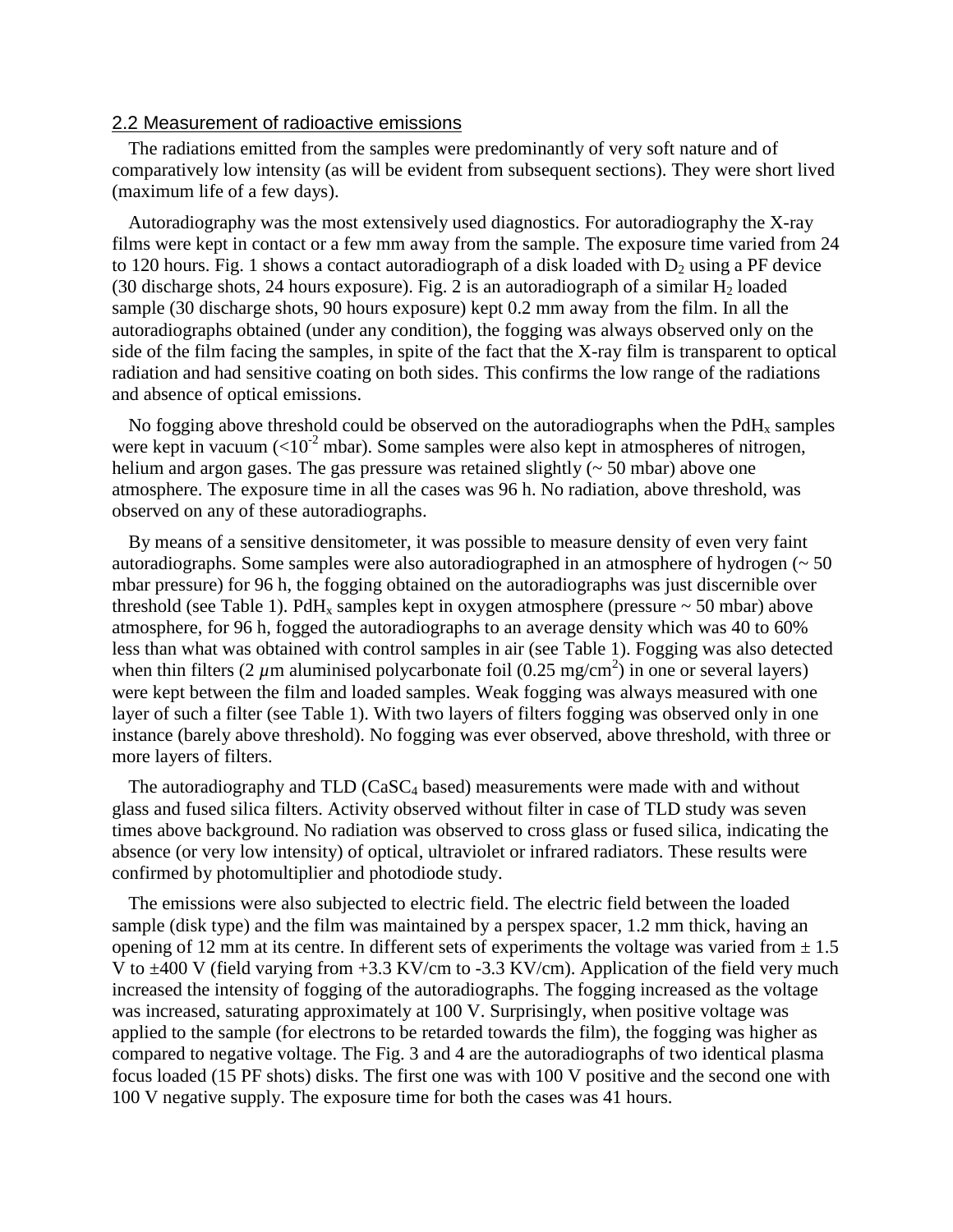| Table 1. Density of autoradiographs under various conditions. Density averaged and normalised to |  |
|--------------------------------------------------------------------------------------------------|--|
| 24 h exposure time.                                                                              |  |

|                | Condition for autoradiography              | Density ( $\times$ 10 <sup>-3</sup> ) |  |
|----------------|--------------------------------------------|---------------------------------------|--|
|                | In normal air atmosphere                   | 80                                    |  |
| 2              | In oxygen atmosphere                       | 32                                    |  |
| 3              | In hydrogen atmosphere                     | 3.5                                   |  |
| $\overline{4}$ | In air with 0.25 mg/cm <sup>2</sup> filter | 6.0                                   |  |
| 5              | In air with $+0.67$ kV/cm field            | 230                                   |  |
| 6              | In air with $-0.67$ kV/cm field            | 210                                   |  |



**Figure 1. Autoradiograph (sample in contact)**



**Figure 2. Autoradiograph (sample 0.2 mm away)**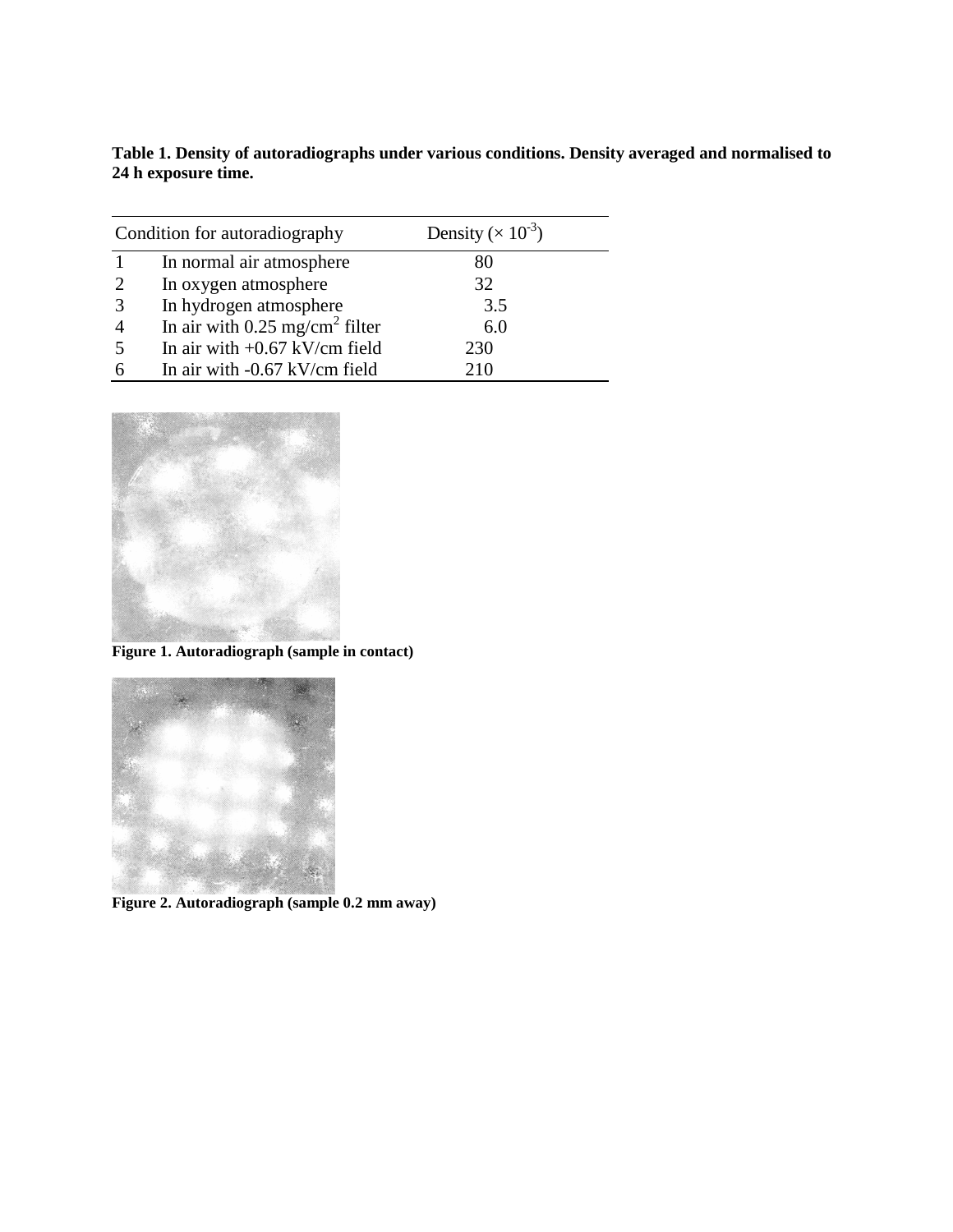

**Figure 3. Autoradiograph (+ 0.67 kV/cm field)**



**Figure 4. Autoradiograph (- 0.67 kV/cm field)**

A few samples were also checked for X-ray emission on a low background silicon lithium (SiLi) detector with a thin beryllium window (1 keV energy threshold). The measurement time was typically 18 hours. No sample showed emission of X-rays above background.

Higher energy ( $\geq$  20 keV) radiations emanating from the samples was also measured by a end window type gas flow detector (operating in Geiger Muller mode,  $0.8 \text{ mg/cm}^2$  window). The typical background of the detector was  $0.01 \pm 0.002$  count/s. Samples with  $D_2$  or  $H_2$  loading were observed to give  $0.02 \pm 0.002$  counts/s (18 hours of counting). No counts above background were however observed when the sample was kept inside a windowless gas flow detector.

### 3. Discussion & Conclusions

Autoradiographs have been observed in oxygen and air atmospheres but not in helium, argon and nitrogen atmospheres. The presence of oxygen or air appears to be necessary to observe strong radiographs. It is likely that oxygen is assisting the phenomenon (Some other impurity present in oxygen as well as in air causing this phenomena although unlikely, cannot be ruled out). However there appears to be an optimum concentration  $(< 100\%$ ) of oxygen in atmosphere at which the fogging is maximum.

The energy released in  $H_2$ -O<sub>2</sub> recombination reaction is 1.5 eV. If a few hundred to thousand times this energy gets transferred to a D ion then normal hot fusion can take place resulting in emission of energetic charged particles ( $\leq 10^{-2}/s$ ), if there is a pathway to transfer the chemical recombination energy to deuterons. This may be possible only for certain metallurgical compositions and conditions. However there are several other phenomena in condensed matter